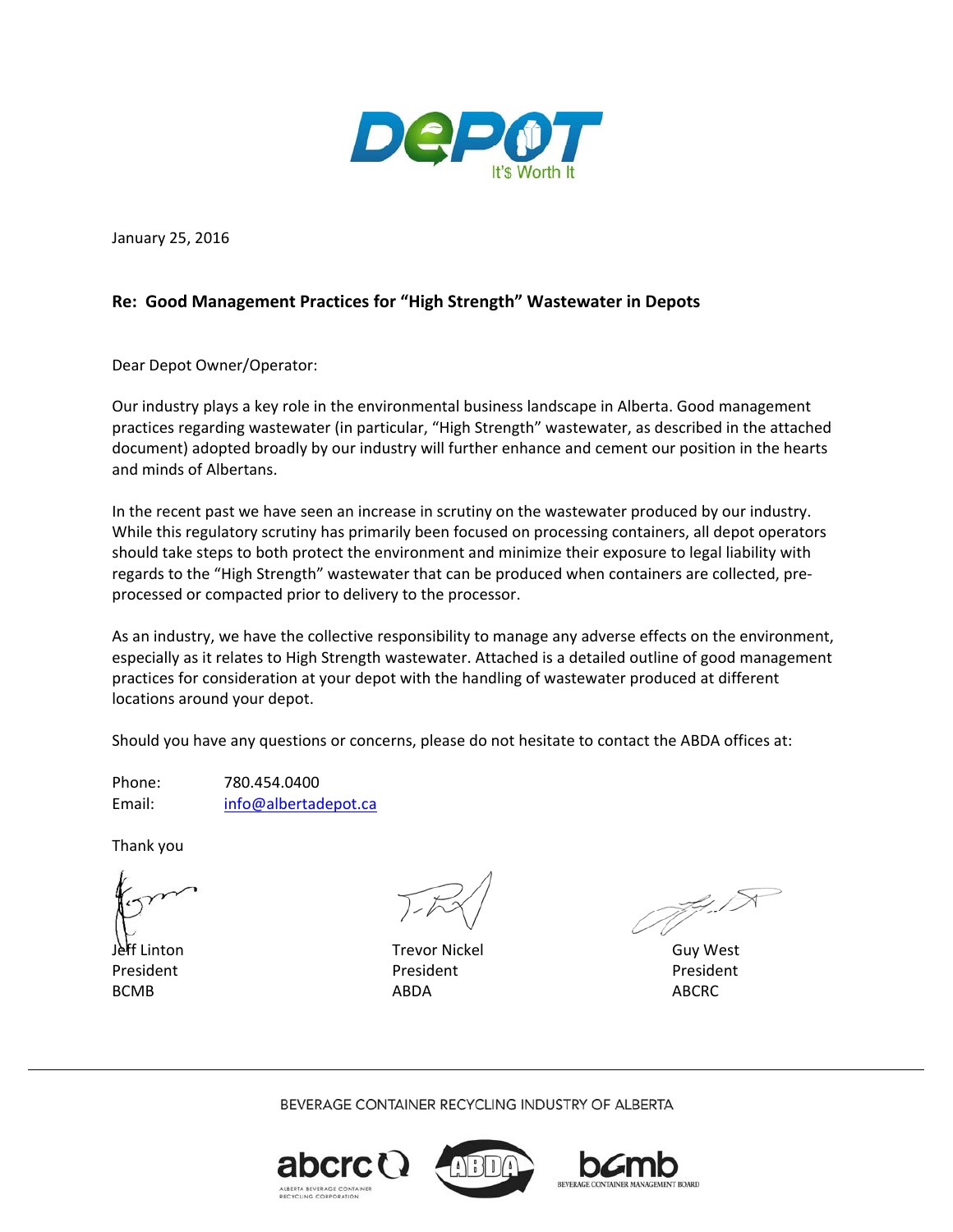## **Good Management Practices for "High Strength" Wastewater in Depots**

"High Strength" is a term used in this notification to describe wastewater that contains high concentrations of pollutants such as sugar, solids or fat, oil and grease, as opposed to the "Low Strength" grey water or sewage that is typically produced by commercial operations and disposed of in municipal sanitary sewers. In our industry, High Strength wastewater is largely the result of residual liquids in the containers; the most significant contributor being the concentrated sugar solutions that make up many beverages. When tested from an environmental standpoint, these residual liquids are heavy pollutants. High Strength wastewater from our industry may also be quite corrosive due to the low pH levels inherent in the original products.

Both municipalities and environmental regulators have concerns over large amounts of High Strength wastewater being released into the environment:

- a. Municipalities have concerns about large amounts of High Strength wastewater being disposed of in municipal sanitary sewers and have been known to bring surcharges to bear. When advised (with scientific back-up) that wastewater treatment plants require the chemical reaction generated by High Strength wastewater for efficient wastewater treatment, some municipalities may be willing to work with our industry and, in that sense, see us not as polluters, but contributors to the wastewater treatment; and
- b. Environmental regulators have concerns where High Strength wastewater is released into the environment and causes a significant adverse effect. Excessive levels of pollutants have been found to harm natural environments by stimulating too much bacterial activity which chokes aquatic ecosystems by removing available oxygen. Environmental regulators have been known to impose fines and other penalties.

As an industry, we have the collective responsibility to manage any adverse effects on the environment, especially as it relates to High Strength wastewater. To that end, we have identified and recommend the following good management practices for handling High Strength wastewater:

- 1. Never discharge High Strength wastewater directly into the environment (e.g. storm sewers). It is best practice to ensure that this material gets treated prior to discharge;
- 2. At your discretion, refuse to accept containers that have not been emptied or otherwise contain a significant amount of liquid residue. If you do accept these containers, empty them into the municipal sanitary sewer system with plenty of rinse water. As these containers add up, the amount of High Strength wastewater generated by operations will grow;
- 3. Dispose of relatively small amounts of High Strength wastewater into the municipal sanitary sewer system, provided that such wastewater is diluted with